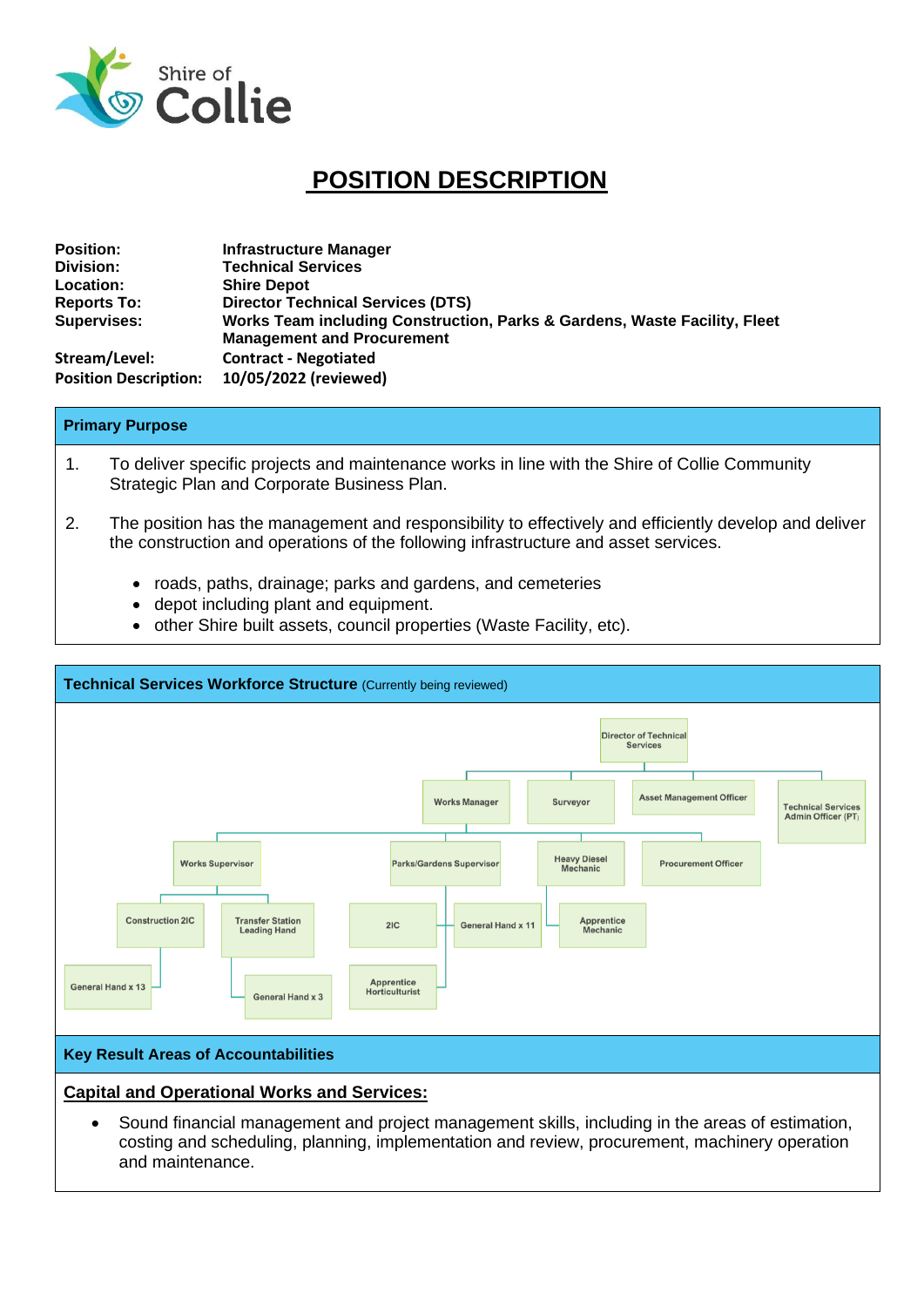

- Proven civil construction skills including road survey, design, construction and maintenance, plan reading, levels, setting out and pick up, material assessment and traffic volumes.
- Sound working knowledge of and experience in road construction and maintenance, storm water drainage and maintenance, parks and gardens, machinery operation and maintenance, procurement, and other functional responsibility areas.
- Monitor plant replacement programs and have a good knowledge of plant and equipment.
- Provide private works to individuals, companies, government departments as required (within the interests of Council).
- Liaise with the public on all aspects of the Engineering Department and related areas of responsibility.
- Attend Council Meetings as required.
- Preparation of Infrastructure Agenda Items for Council & Committee meetings.
- Provide programs, option, and costings to the DTS for the preparation of the Shire Budget.
- Prepare timely, accurate and professional correspondence as required including agenda items and reports for Council.
- Responsible for all occupational health, safety and welfare legislation and training related to the outside work staff
- Take on higher duties acting for the DTS when required.

# **Human Resource Management:**

- Maintain good working relationships with management, departments, and other staff.
- Assist the DTS to optimise Council's human resources by provision of training to ensure a multitalented and flexible workforce.
- Ensure employees are suitably trained to efficiently and effectively operate plant and equipment.
- Ensure records of training are kept up to date and recorded appropriately.
- Training plans in place in a timely manner.
- Actively participate with the DTS and others as required, in all aspects of human resource management including recruitment, induction, training & development, performance review, and management of performance.
- Performance reviews completed and signed off annually.
- Deal with matters relating to Council operations and personnel in a confidential manner.

## **Supervision Safety Responsibilities:**

- Ensure all members of the Works Teams abide by Council's safety policies, rules and regulations.
- Ensure that working procedures and practices are systematically reviewed to ensure best practice.
- Develop a safe work environment by controlling, directing, and monitoring work practices.
- Ensure all employees, volunteers and work experience students are informed, instructed, and trained in the safe use of all plant, machinery, equipment, substances and materials, via supervisors.
- Ensure all accidents/injuries, near misses, hazards and public incidents are investigated appropriately and in a timely manner.
- Ensure inspections of work sites, plant and equipment are conducted regularly.
- Ensure that action is taken to control identified hazards and recommending control strategies to senior management where hazard control requires resources beyond the delegated authority.
- Actively participate in the review of safe operating procedures.
- Assist in the rehabilitation of employees who are, or have been, absent from work due to illness or injury, by working in conjunction with the Rehabilitation Co-ordinator/ Human Resources Officer.
- Ensure that proposed changes to health, safety and welfare practices, procedures and policies are followed in the workplace.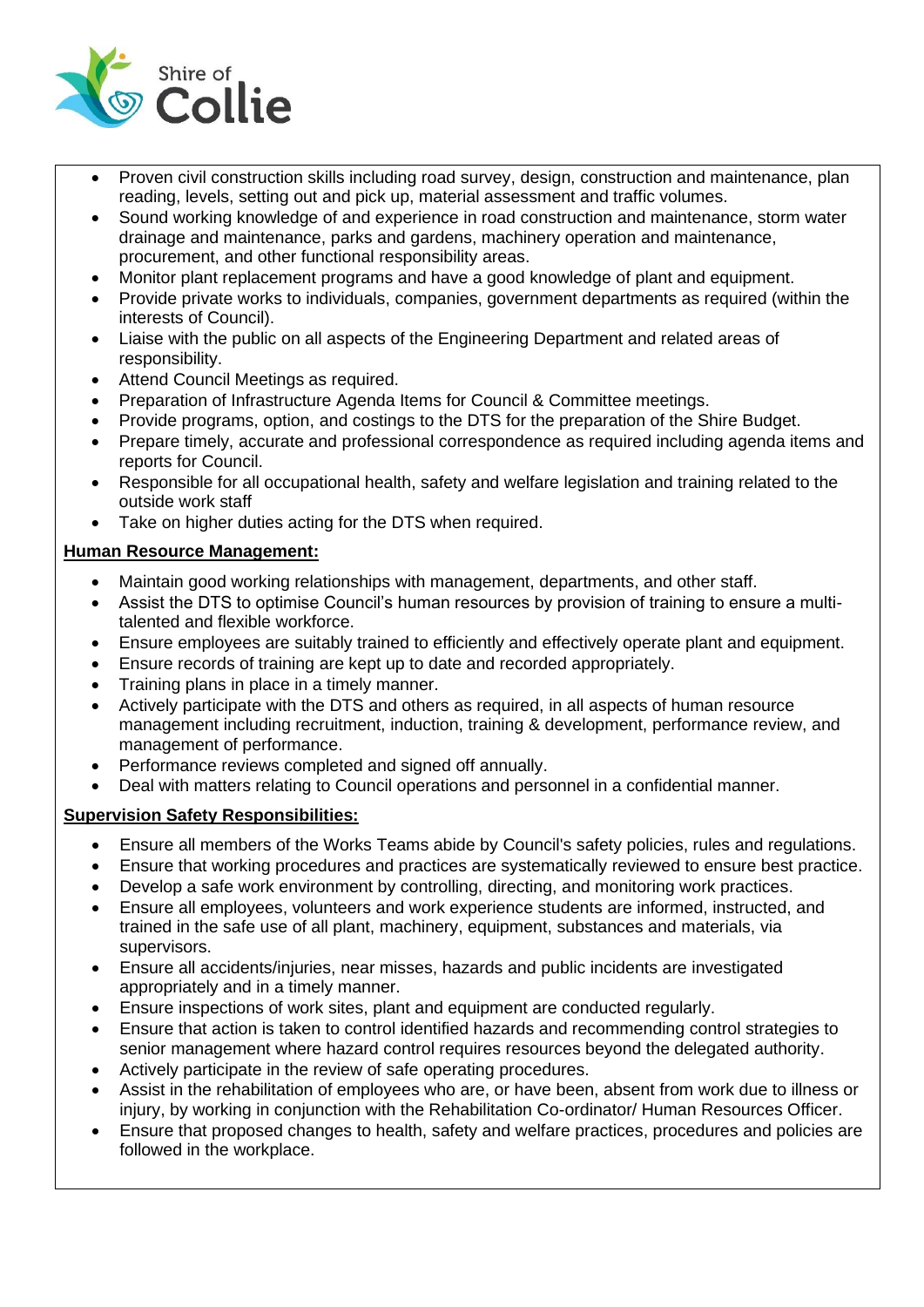

- Respond immediately on receiving notification of a work-related injury or illness to an employee or the occurrence of a dangerous or hazardous situation.
- Consult with Health and Safety Representatives, Human Resources Officer, and OSH committee on any proposed changes to the workplace, plant, substances used, etc.

#### **Competency Requirements**

The position requires well developed competencies in the following areas:

*Developing Self and Others* – looking to continually develop self and others to improve performance, creating a culture of continuous improvement.

*Team Working and Leadership* – an effective team member with a learning style that is motivational and empowering.

*Interpersonal skills and communication* – ability to maintain appropriate and professional relationships with others, using appropriate skills to ensure that people understand your message.

*Achieving results* **–** sustaining a culture that is focused on quality results.

**Service Focus** – promoting a 'customer first' service culture for both internal and external customers.

## **Selection Criteria – Experience and Qualifications**

#### **Essential Criteria:**

- 1. Possession of a tertiary qualification within a relevant Civil engineering discipline, equivalent experience or working towards qualifications.
- 2. Relevant previous experience in a senior management role.
- 3. Demonstrated experience in the design and project management of, construction and maintenance of asset infrastructure, including roads, pathway, drainage, bridges, parks, gardens and waste facilities.
- 4. Demonstrated proactive and innovative management and leadership in a multidisciplinary workforce including technical, administrative, waste and construction and maintenance staff.
- 5. Highly developed skills in Human Resource Management and Public Relations.
- 6. Highly developed skills in forward/strategic, planning, financial, budgeting estimating procedures and report writing and organisational and time management skills
- 7. Good knowledge of computer software applications (MS office, Synergy, Project Management etc).
- 8. Sound knowledge of Equal Employment Opportunities, Occupational Health and safety Guidelines and Anti-discrimination principles.
- 9. Hold a "C" class driver's license.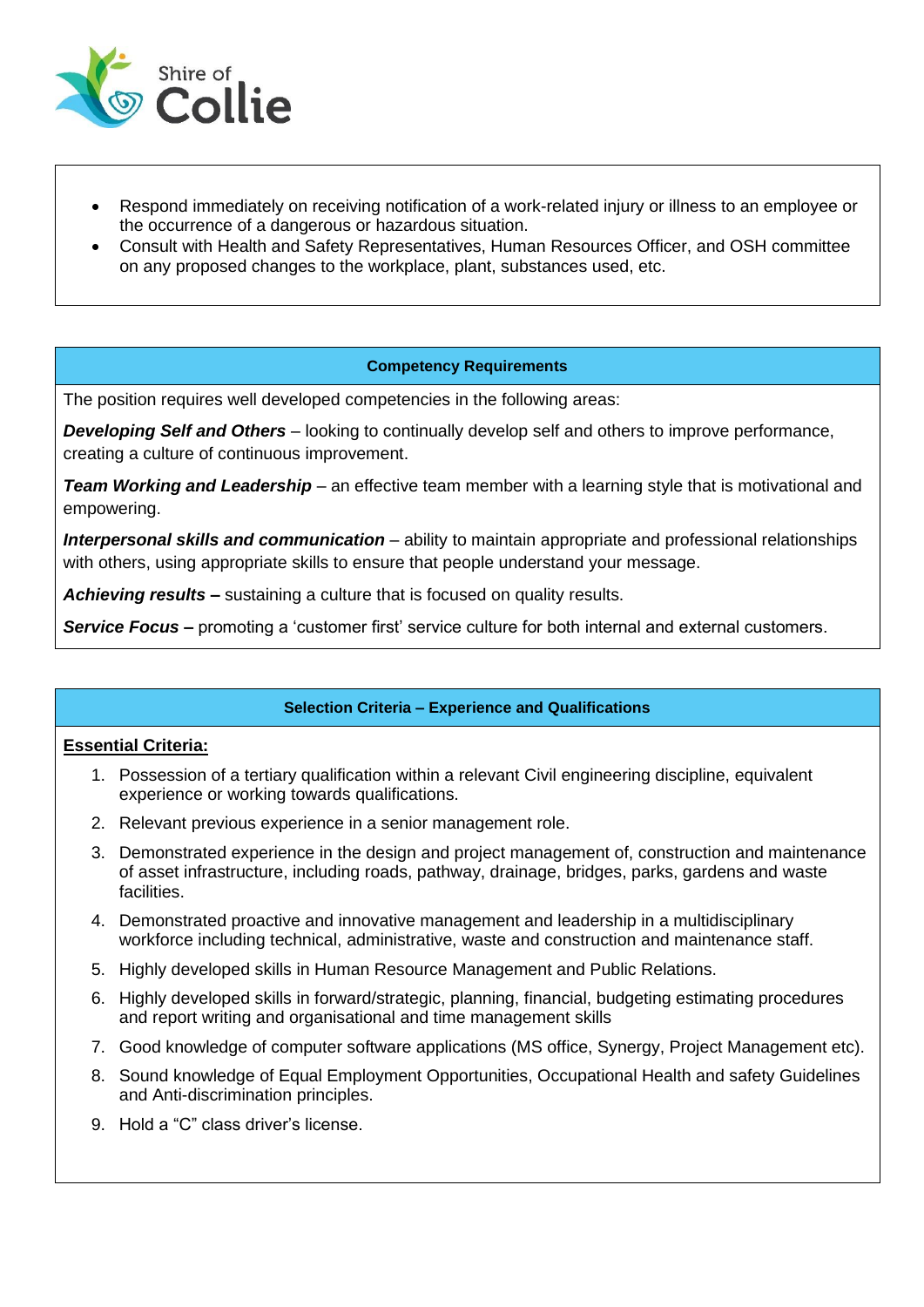

# **Desirable Criteria:**

- 1. Eligibility for corporate membership of applicable professional associations, Institute of Engineers Australia (EA), Institute of Public Works Engineering Australia (IPWEA)
- 2. Working knowledge and understanding functions of Local Government in Western Australia.
- 3. Sound knowledge of traffic management, road safety design and signage requirements and associated legislation and policies.

## **Ongoing Performance**

- Willingness and aptitude to undertake further training and professional development to keep abreast of industry trends, regulatory changes, technology as relevant and related matters and to ensure legislative and statutory requirements are met.
- Contribute to and provide leadership in the delivery of the Council's Safety & Risk Management Plan.
- Operate in compliance with OH&S legislation, regulations, practices, and standards.
- Utilise safe working practices applicable to own work area and practices. Contribute to the identification of hazards and risks and participate in their minimisation and/or appropriate corrective strategies.

## **Extent of Authority**

This position has financial authority within the adopted Budget parameters in accordance with the Shire of Collie Corporate Plan.

This position reports directly to the Director of Technical Services

| <b>REMUNERATION PACKAGE</b>                                                                                                                                   |                                                                                                                                                                                                                                                                                                                                              |  |
|---------------------------------------------------------------------------------------------------------------------------------------------------------------|----------------------------------------------------------------------------------------------------------------------------------------------------------------------------------------------------------------------------------------------------------------------------------------------------------------------------------------------|--|
| <b>Position</b>                                                                                                                                               | Infrastructure Manager                                                                                                                                                                                                                                                                                                                       |  |
| <b>Employment Category</b>                                                                                                                                    | Continuing Employment - Full Time<br>Clause 7.3.1 Shire of Enterprise Agreement 2017                                                                                                                                                                                                                                                         |  |
| <b>Hourly Rate</b>                                                                                                                                            | \$50.61 per hour (min) up to \$55.67 per hour (max)                                                                                                                                                                                                                                                                                          |  |
| Superannuation<br><b>Employer Superannuation</b><br>Contribution: depending on<br>employee contribution up to an<br>additional 8% (total contribution<br>18%) | 10% SGC Superannuation (Compulsory)<br><b>Additional Superannuation (Optional)</b><br>Additional Superannuation is optional and can commence at any time.<br>Matching contributions by Council up to 8% subject to salary sacrificing<br>contributions by the Employee (as per the Shire of Collie Collective<br>Agreement 2017 Clause 9.7). |  |